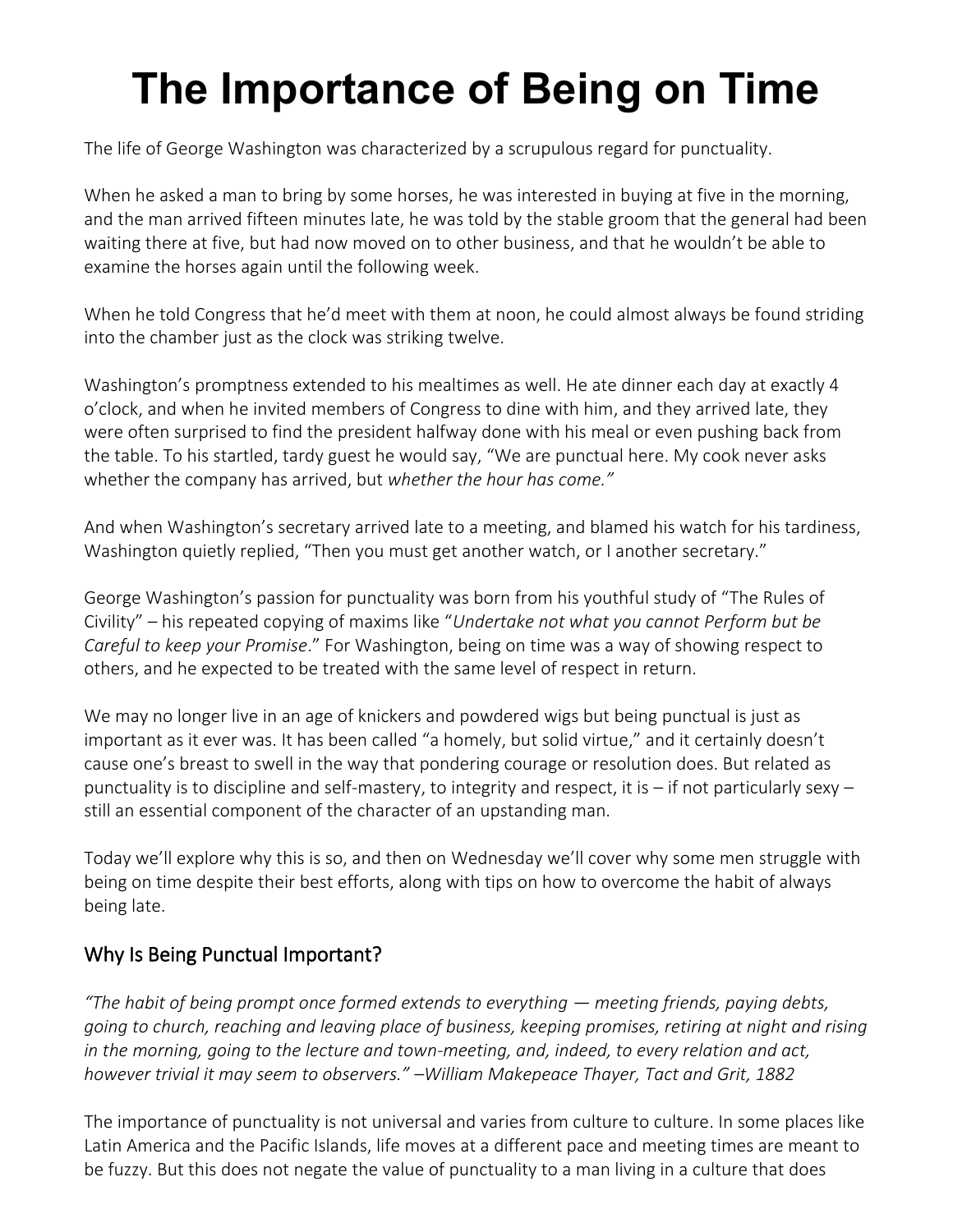define being on time more strictly, just as the well-rounded man of the West seeks competence in things like [shaking hands,](https://www.artofmanliness.com/articles/manly-handshake/) [wearing a tie,](https://www.artofmanliness.com/articles/cravatology-101-and-the-mountain-and-sackett-authentic-regimental-tie-giveaway/) [working out with a kettlebell,](https://www.artofmanliness.com/articles/become-strong-like-bull-the-kettlebell-workout/) and [holding open doors](https://www.artofmanliness.com/articles/opening-door-for-woman/) for women, even if such things are not practiced the world over.

Here's why.

"I have always been a quarter of an hour before my time, and it has made a man of me." -Horatio, Lord Nelson

### Why Punctuality is Important

#### 1. Being punctual strengthens and reveals your [integrity.](https://www.artofmanliness.com/articles/what-strengthens-and-weakens-our-integrity-part-i-why-small-choices-count/)

If you tell someone that you will meet them at a certain time, you have essentially made them a promise. And if you say you'll be there at 8:00, and yet arrive at 8:15, you have essentially broken that promise. Being on time shows others that *you are a man of your word.*

#### 2. Being punctual shows, you are dependable.

Punctuality demonstrates you're reliable. A man can always be found at his post, carrying out the duties needful for that time. People know they can [rely on such a man](https://www.artofmanliness.com/character/advice/heading-out-on-your-own-day-26-15-maxims-for-being-a-reliable-man/) – if he says he will be there, he'll be there. But if a man is not punctual, others cannot depend on him  $-$  they do not know where he will be when they need him. His associates will begin to feel he cannot organize his own time, and these doubts will seep into matters beyond the clock, as it naturally raises the question: "*If he is careless about time, what else is he careless about*?"

Benjamin Franklin once said to an employee who was chronically late, but always ready with an excuse: *"I have generally found that the man who is good at an excuse is good for nothing else*."

#### 3. Being punctual [builds your self-confidence.](https://www.artofmanliness.com/articles/how-to-forge-true-confidence/)

Showing up on time not only tells other people you are dependable, it teaches you that you can depend on yourself. The more you keep the promises you make, the more your selfconfidence will grow. And the more you gain in self-mastery, the less you will be at the mercy of your compulsions and habits, and the more in control of your life you will feel.

#### 4. Being punctual assures you're at your best.

After riding someone's bumper, speeding like a maniac, scanning for cops, and cursing at red lights, it's hard to then turn your focus to making a presentation at a meeting or charming a date – you're shaky and depleted from the adrenaline and stress. But when you show up on time, better yet a little early, you have a few minutes to collect your thoughts, review your materials, and get your game face on.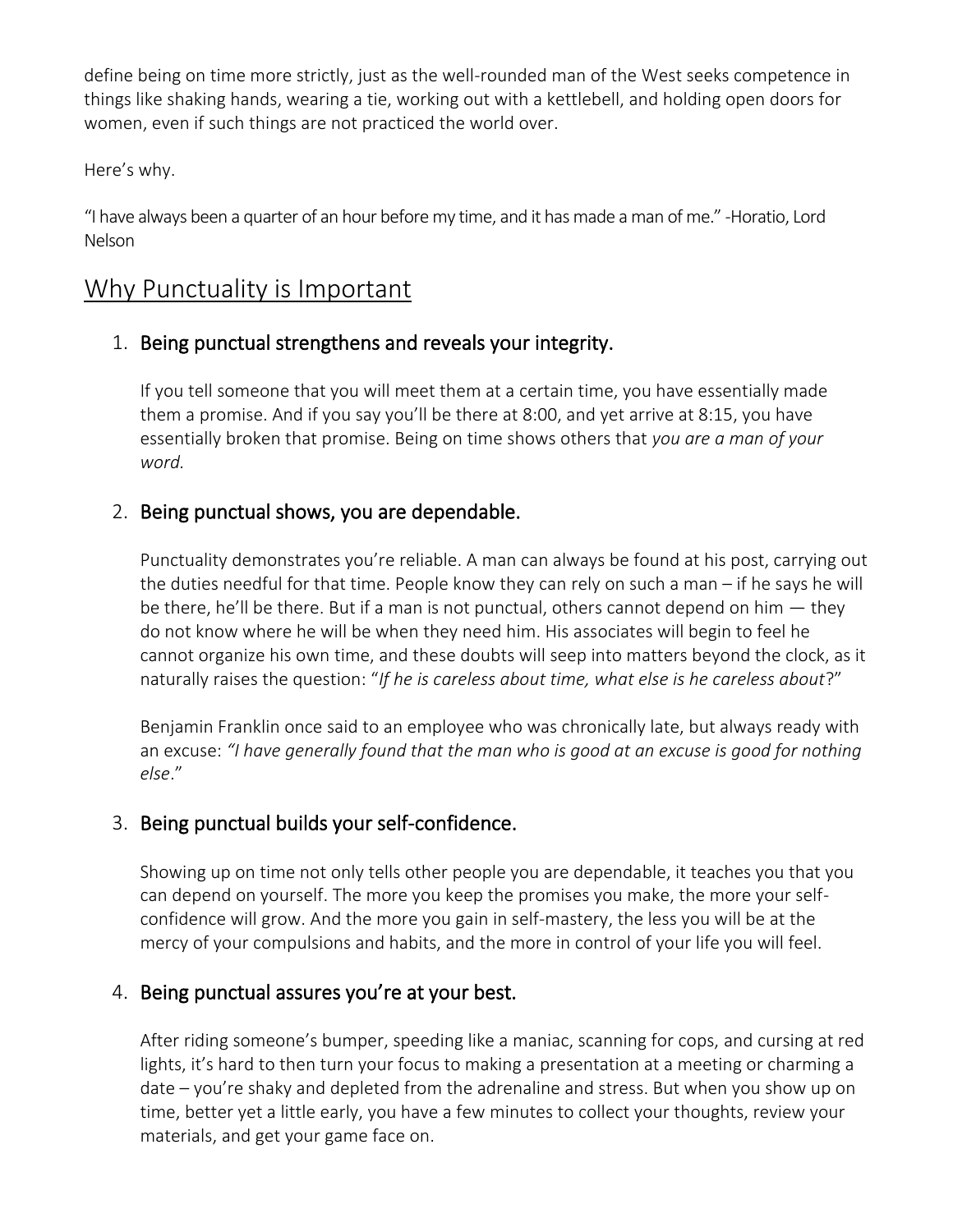"Soldiers should be minutemen. Punctuality is one of the most valuable habits a soldier can possess." –Christopher Columbus Andrews, *Hints to Company Officers on Their Military Duties*, 1863

#### 5. Being punctual builds and reveals your [discipline.](https://www.artofmanliness.com/character/behavior/podcast-124-self-discipline-personal-effectiveness-with-rory-vaden/)

The punctual man shows that he can organize his time, that he pays attention to details, and that he can put aside *this* to do *that* – he can set aside a pleasure to take care of business.

"'There is great dignity in being waited for,' said one who was in this habit, and who had not much of which he need be vain, unless it was this want of promptness." –John Todd*, The Students Manual*, 1854

#### 6. Being punctual shows your [humility.](https://www.artofmanliness.com/character/behavior/the-virtuous-life-humility/)

That bumper sticker maxim: "Always late, but worth the wait" shows that tardiness and an overestimation of one's worth sometimes go hand in hand. People will be glad to see you when you arrive, but they would have been gladder still had you come on time.

#### 7. Being punctual shows your respect for others.

Being chronically late is a selfish act, for it puts your needs above another's. You want an extra minute to do what you'd like, but in gaining that minute for yourself, you take a minute from another, which is why….

#### 8. Being late is a form of stealing.

That's a tough truth, but it's a truth, nonetheless. When you make others wait for you, you rob minutes from them that they'll never get back. Time they could have turned into money, or simply used for the things important to them. In coming to meet you at the agreed upon hour, they may have made sacrifices – woken up early, cut short their workout, told their kid they couldn't read a story together – and your lateness negates those sacrifices. If you wouldn't think of taking ten dollars from another man's wallet, you shouldn't think of stealing ten minutes from him either. Being punctual *shows you value time* yourself, and thus wouldn't think of depriving others of this precious, but limited resource.

"It has been said that time is money. That proverb understates the case. Time is a great deal more than money. If you have time, you can obtain money—usually. But though you have the wealth of a cloak-room attendant at the Carlton Hotel, you cannot buy yourself a minute more time than I have, or the cat by the fire has." –Arnold Bennett, *How to Live on Twenty-Four Hours a Day*, 1910

#### 9. Being chronically late disturbs the experiences of other people.

Your tardiness not only robs others of their time, but of the fullness of their experiences as well. The student who interrupts a professor in the middle of his lecture; the family which climbs over you to get to their seats at the middle of the row in the theater; the man who opens the creaky door in the middle of a eulogy. When an old man was once asked why he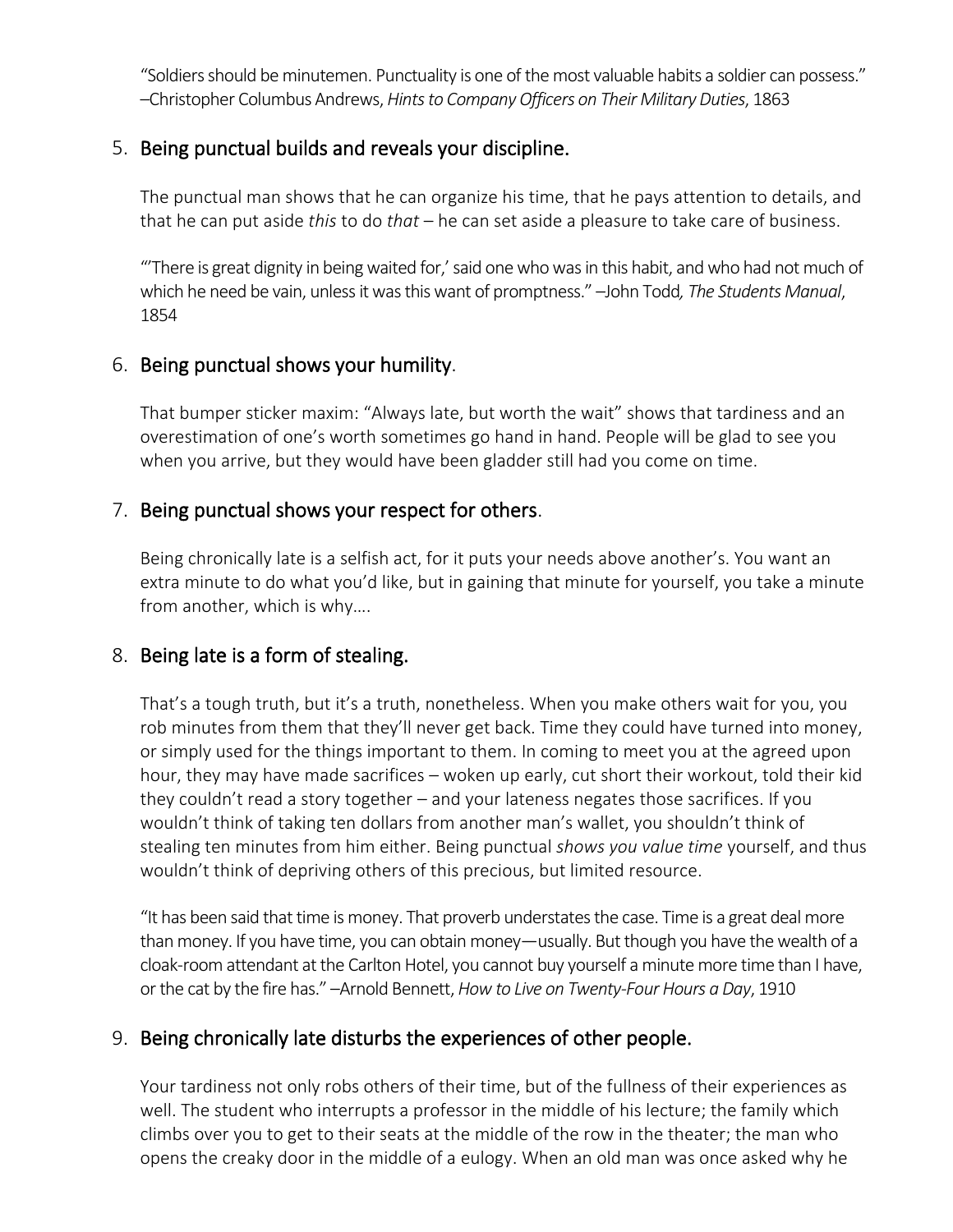had been so punctual in arriving at his church on time for decades, he replied, "*I made it my religion not to disturb the religion of others*."

#### 10.Being late strains your relationships.

When you're late in meeting other people, it makes them feel under-valued, that whatever you couldn't pull yourself away from was more important or that they didn't mean enough to you to warrant allotting sufficient time to arrive on schedule. The guest who flies in to see you feels like a dope standing at the airport alone, your date feels awkward sitting at the restaurant by herself, and your child feels abandoned as she waits with her teacher for you to arrive, all the other children having already been picked up from school.

#### 11.Being late hurts your professional [career.](https://www.artofmanliness.com/career-wealth/career/)

Whether you're an employee or in business for yourself, being late can hinder your professional success. Many companies have strict policies about punctuality — get a few write-ups and you're gone. Of course, if you arrive late to the job interview, you probably won't land the position in the first place. And if you're trying to win over a new client, arriving ten minutes late isn't going to get things off on the right foot, in the same way that promising to get something to him by a certain date and then failing to do so, may have him looking elsewhere for your services.

#### 12.Being late takes a toll on your life.

Always running behind simply hurts you in all areas of your life. It results in lost opportunities: missing a plane, missing a meeting, missing an important part of a lecture, missing a wedding. It creates stress and can lead to car accidents and traffic tickets. It results in embarrassment and forces you to come up with excuses for why you're late, putting a strain on your honesty. Basically, it makes your life more complicated; for men seeking to *simplify* [their lives,](https://www.artofmanliness.com/articles/minimalism-begets-manliness/) cultivating punctuality is an essential part of that path.

## A Man Is Punctual: **The Reasons You're Late and How to Always Be on Time**

Being punctual is a skill any man can master; it doesn't take any special talents or abilities. But even if you feel [it's an important trait to develop](https://www.artofmanliness.com/articles/importance-of-punctuality/), you may still struggle with being on time and find the habit of always running late extremely difficult to overcome. Each time you're tardy, you re-commit to becoming more punctual, and yet soon find yourself running behind once again. Why is this?

It's not strictly a matter of one's busyness; the busiest people are often the most punctual, while those with the least to do sometimes struggle the most with being on time. It's also not that late people don't set aside enough time to arrive on schedule; even when they give themselves more time, they simply end up taking more time, and still arrive late. And contrary to the popular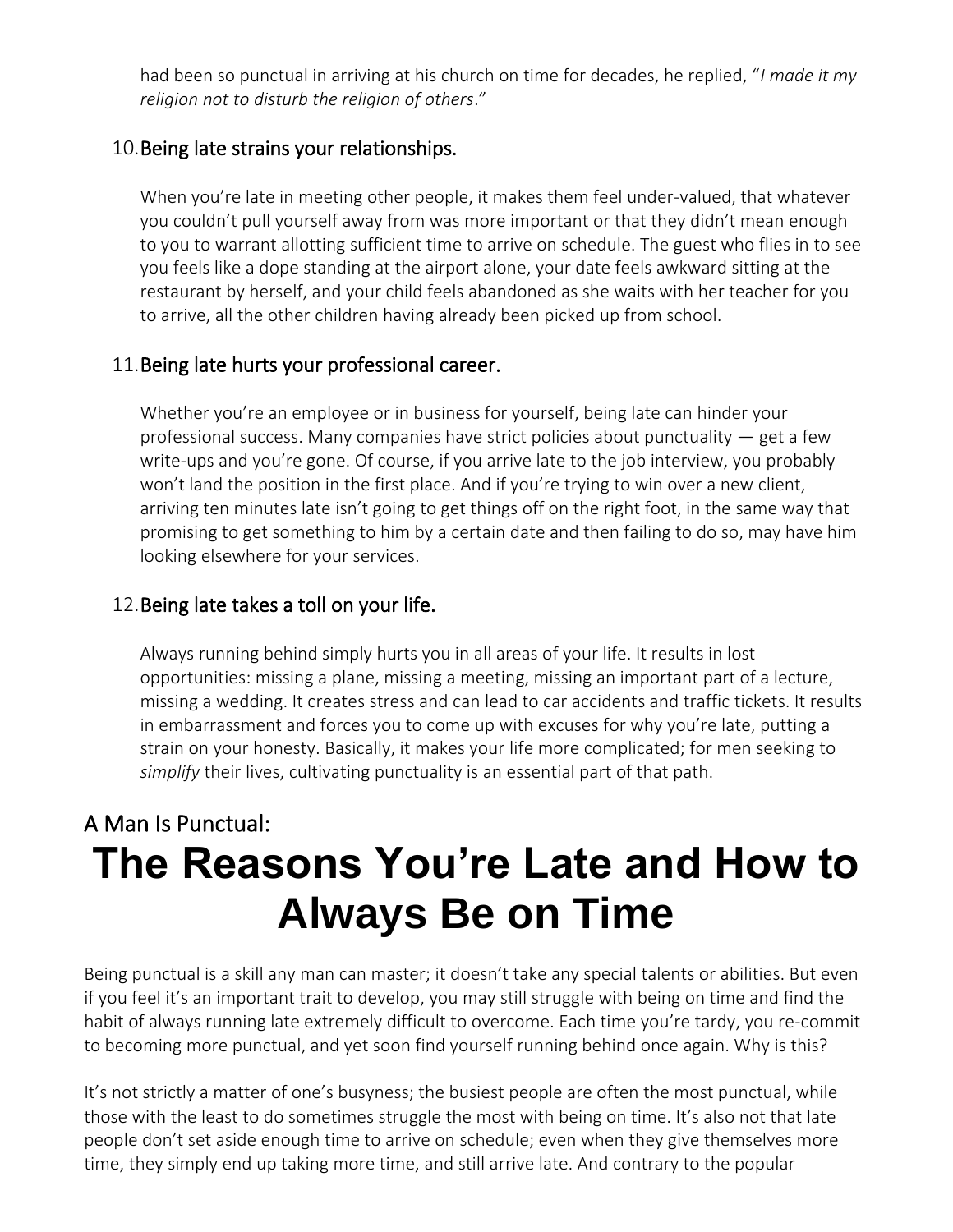conception of later-comers as lazy slackers who willfully disregard the needs of others, most folks who struggle with being late *do* want to be punctual. But telling themselves to "just do it" isn't effective, as there are often deeper, unconscious issues and motivations at work.

## Those who are consistently late, may tend to:

#### 1. Misperceive the passage of time.

Studies show that people who are consistently late underestimate how much time has passed. So, for example, you need to be somewhere at noon and start getting ready at 11:15, thinking you have plenty of time. You're dawdling in the bathroom, feeling like about 20 minutes have elapsed, but when you stick your head out the door to look at the clock, you're surprised to see it's actually 11:45, and begin running around in a panic, trying to get out the door.

#### 2. Underestimate how long things will take.

Those who are consistently late typically underestimate how long it will take to do something, even when there's plenty of evidence to the contrary…since they do that thing every single day, and it always takes longer than they think it will. What happens to the man who is not punctual is that they get stuck on the best time they ever did something in, even if it was an anomaly. For example, once when you went into work on a holiday, and there was little traffic, and you caught almost every green light, it took you 12 minutes to get there. So now whenever you think of how long it will take to get to work, 12 minutes is sealed in your mind. And yet day after day your commute takes 17-20 minutes. And thus day after day you're about five minutes late to work.

#### 3. Engage in "magical thinking."

When it comes to time, the unpunctual are perennial optimists. They believe they can do a whole bunch of things in a limited amount of time, or that each thing won't take as long as it really will. This kind of magical thinking is sometimes the product of an indulged childhood, which gave them the idea that all things are possible if you believe they are, and that the natural laws of time and space that restrain others don't apply to them. They see the world as they want it to be, not as it is. Being punctual involves trade-offs – I've got to stop doing *that* and start doing *this*, but magical thinkers want to have it all.

#### 4. Procrastinate in general.

People who struggle with being late, are often prone to procrastination in all areas of their lives. This may be because they are more easily distracted than others, need a deadline to get motivated, and/or enjoy the "rush" of trying to beat the clock.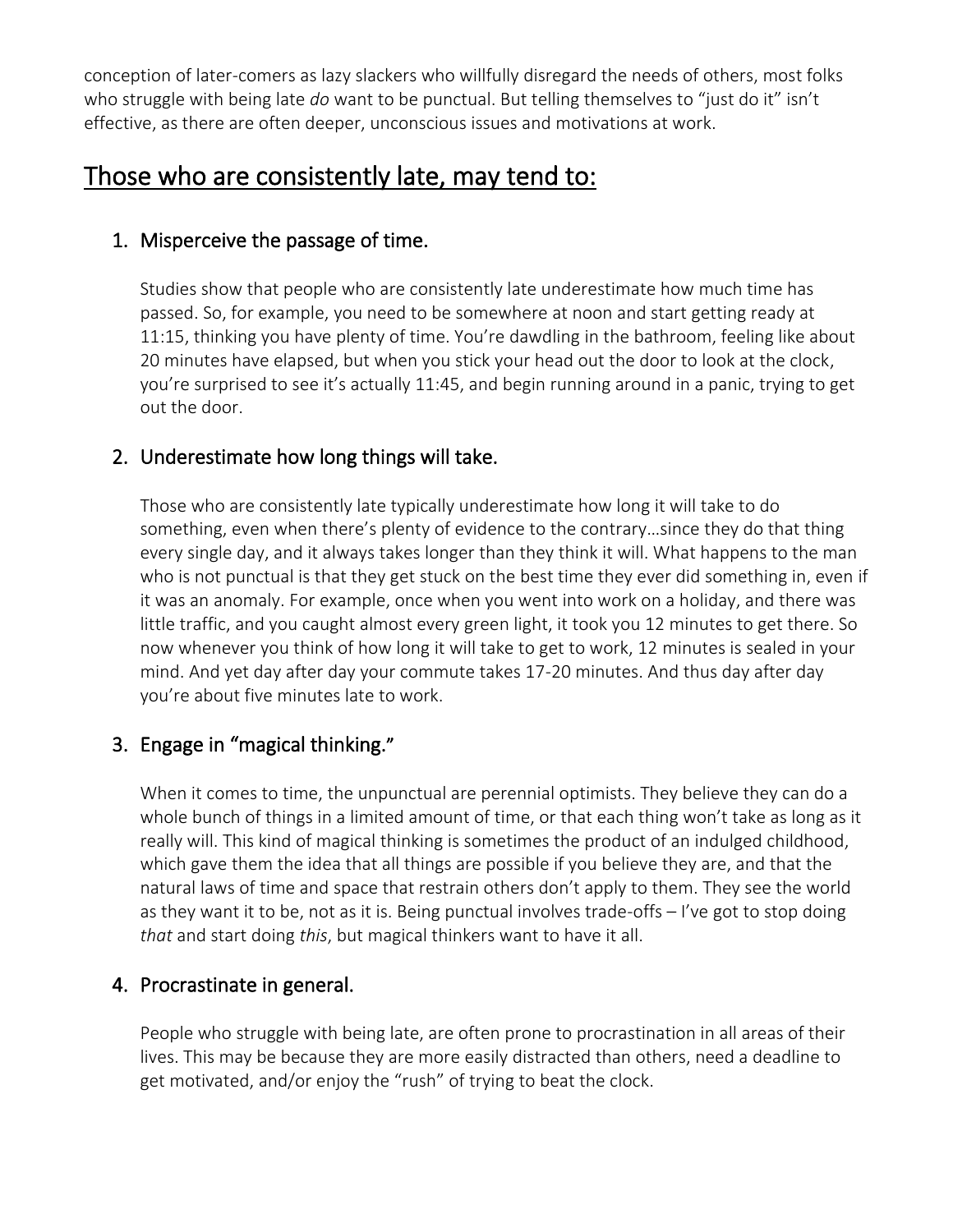#### 5. Be easily distracted.

Those who are easily distracted have difficulty being punctual because on the way from point A to point B, they get pulled into point C. You're headed out the door and figure it wouldn't hurt to check your email before you go, and then as you check your email, you decide to check Facebook too, and before you know it, ten minutes have slipped away.

#### 6. Need an external deadline to get motivated.

Some people feel they work best under pressure and can't get going until a deadline is looming. At which point they go into mildly panicked, hyper-drive mode.

#### 7. Enjoy the satisfaction of rushing to beat the clock.

For those who are easily bored, enjoy taking risks, and seek bouts of intense stimulation, the rush to beat the clock can feel like an exciting race. A dump of adrenaline makes you feel alert and purposeful – your focus narrows to solving this one problem: how to get where you're going punctually. It can feel like the overtime period of an important game: it's down to the wire and the stakes are high. When you win, it's terribly thrilling and oh-so-satisfying. But just like a game, you can *lose* too: you forget your homework assignment, give a frazzled presentation at work, or leave your kid waiting at the curb. Those who are late because they enjoy the rush of trying to beat the clock subconsciously set their own fires to then enjoy the thrill of trying to put them out.

#### 8. Feel anxiety.

Studies have shown that folks who struggle with late tend to be more anxious in general than other people. They may use the rush described above as a way to keep themselves from thinking about their nervousness. If you're worried about how things are going to go when you meet someone or have to make a presentation, running late takes your mind off what's to come and focuses it only on trying to make it there punctually.

#### 9. Desire to feel special/unique.

This person may view punctuality as the mark of a conformist, mediocre life. If you don't have the life, you've always wanted, being late can provide a tiny bulwark against feeling like you've settled down too much. It's a small way of feeling like you're different, that you're not one of the crowd and march to your own beat, even if most of the other areas of your life are otherwise very conventional.

#### 10.Engage in passive-aggressive rebellion.

Often raised by strict, controlling parents, this man tends to constantly feel as though people are breathing down his neck, and so haphazardly rebels against any rules, even reasonable ones, even ones he willingly agreed to himself. When he finds himself in a situation he dislikes, he is unable to make his needs known and to openly confront the problem, and thus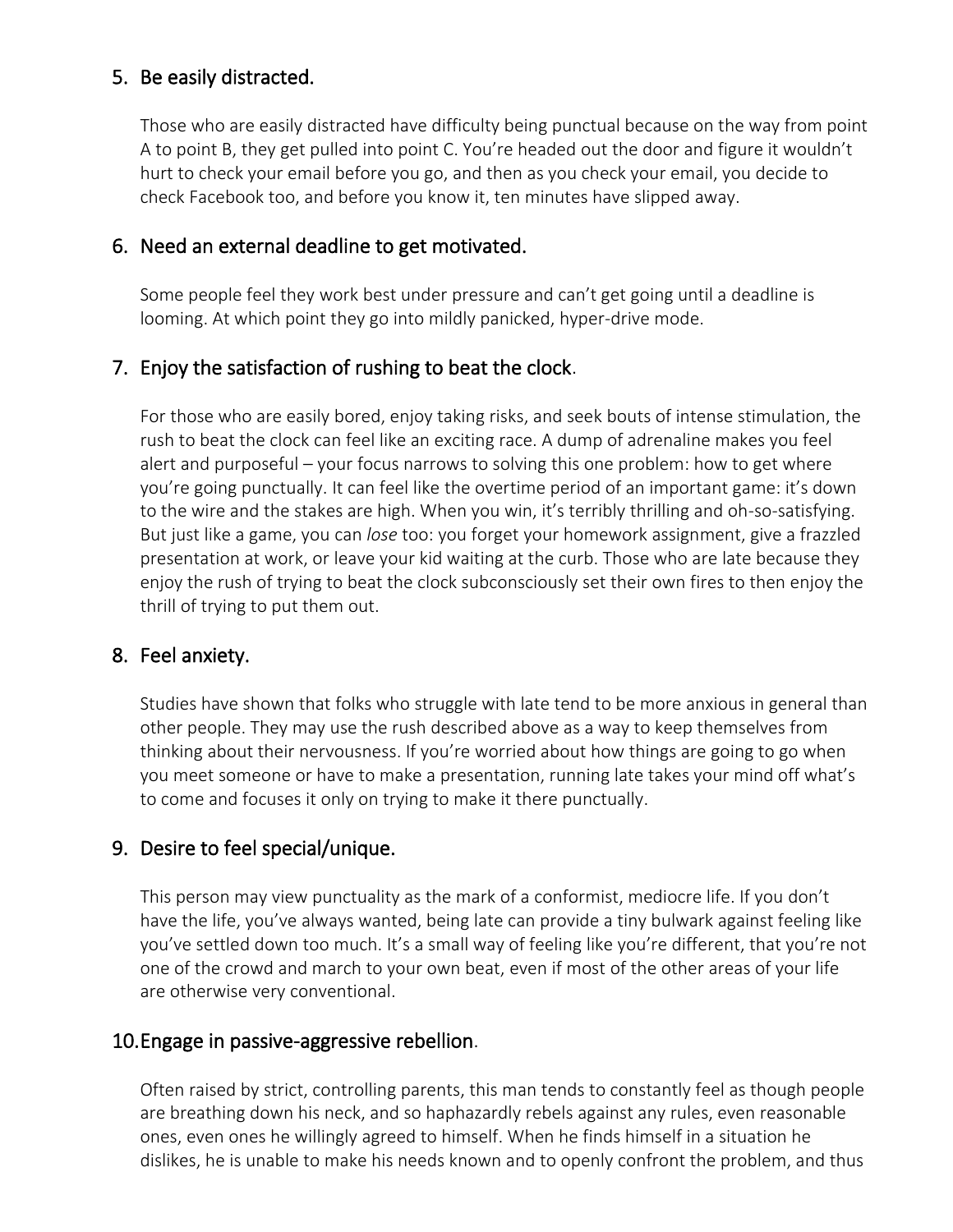feels powerless to change it. He resorts to rebelling in little ways like being late, in order to maintain a sense of being in charge of his life.

#### 11.Desire to feel powerful.

Some men get a kick out of people waiting for them. It stokes their ego and gives them a sense of control, oftentimes when they lack a feeling of power in other areas of their lives.

## How to Break Out of the Unpunctual Habit: Tips for Always Arriving on Time

If you struggle with the habit of consistently being late, hopefully you can now see that the cause of your habit may be deeper and more difficult to shake than you realized (and that if you have an unpunctual loved one, you should be patient and charitable with them). With any habit we fall into, our mind does a (typically unconscious) cost/benefit analysis and decides one course of action is more beneficial than another. So, in breaking an old habit, it's crucial to identify and cultivate a benefit of the new behavior. Here are some ways to do that, along with other tips for helping you perceive time more accurately, short-circuit magical thinking about the clock, and always get where you're going on time:

#### 1. Own up to problem.

When someone knows something is right and wants to do it, but fails at doing so, they often resort to rationalizations in order to soothe the dissonance between who they want to be and how they actually act. In the case of the not punctual man, this takes the form of deciding that being punctual isn't very important anyway, or that people who expect punctuality are unreasonably uptight, or in excusing their lateness by blaming certain circumstances…even if they face those same circumstances every single day. So, the first step in overcoming lateness is to quit the rationalizations and take responsibility for the problem.

#### 2. Redefine punctuality as a matter of integrity.

It's easiest to reach a goal when you feel a strong sense of purpose and motivation in doing so. So, stop thinking of being punctual as something your mom or school teacher arbitrarily asked of you, and start viewing it as a matter of integrity — a way of keeping your promises and becoming a man of your word. Try to put yourself in the other person's shoes and imagine the inconvenience your lateness will cause them. Once you form an inner conviction about the importance of punctuality, you can move from relying on *external* motivation (deadlines), to *inner* motivation (excellence).

#### 3. Start taking note of the benefits of being punctual.

Remember, you need to replace the benefit you were getting from the old habit of being late (the rush of beating the clock, the feeling of being special, etc.), with a new one for being punctual. So, start taking note of the benefits of being punctual. These can be things like the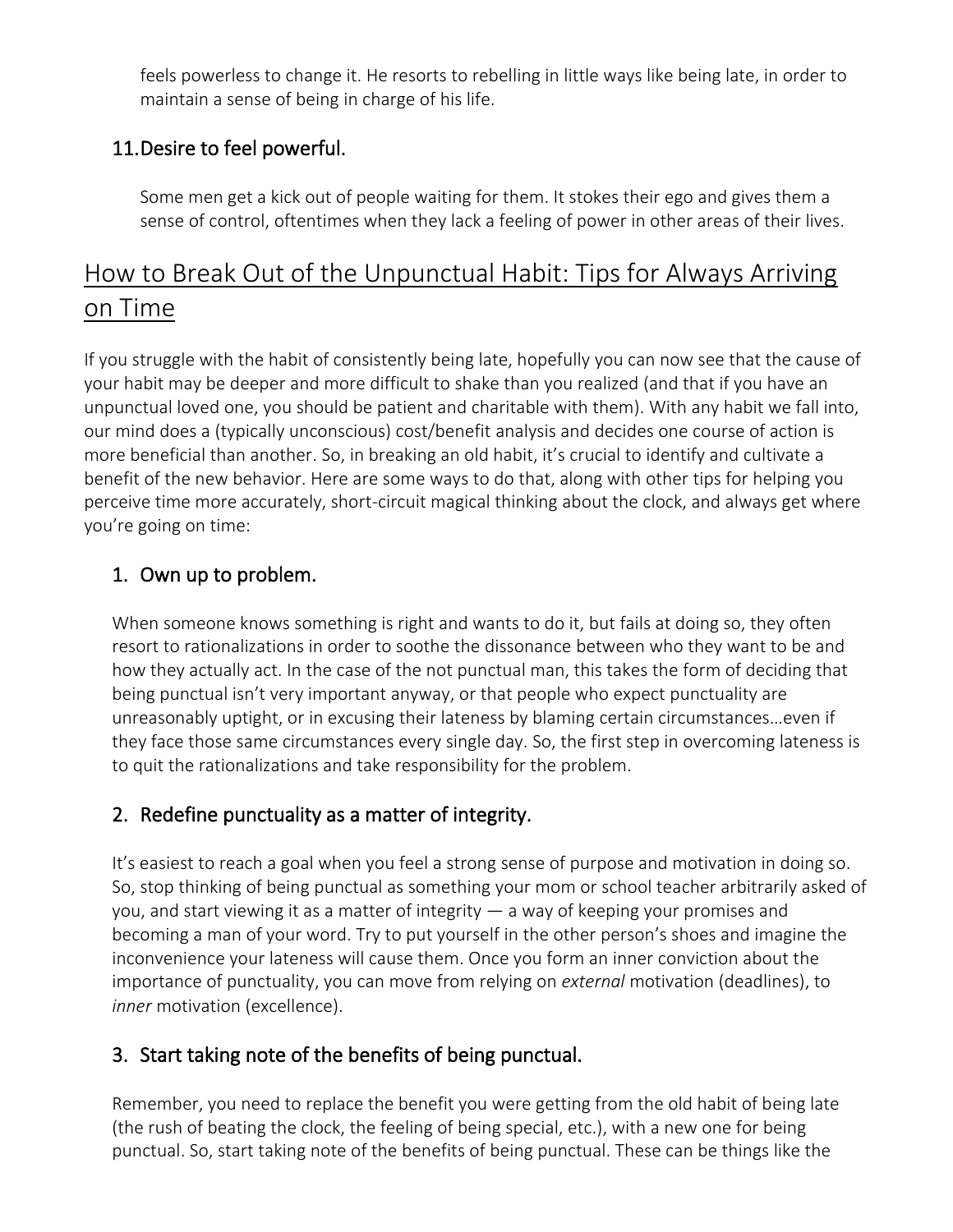satisfaction of self-mastery, increasing your sense of confidence and control of your life, and the respect you get from others for being reliable.

#### 4. Learn to make your needs known and don't rebel against something you freely chose yourself.

If there's something onerous about various situations in your life, then it's up to you to make your needs known and to leave or change the situation, instead of passively rebelling through arriving late. Honestly assess the situation: if you willingly agreed to being punctual for a job or something else, then why are you rebelling? If you don't like the job, then find another, and if you do like it, then keep your promise to arrive on time.

#### 5. See yourself as part of a team.

There are times when you want to be [a fully autonomous man](https://www.artofmanliness.com/articles/becoming-an-autonomous-man-in-an-other-directed-world/), and times when it's helpful to see yourself as having a role in making something great. When you meet your wife on time for a date night dinner, you contribute to making the evening a relaxing and enjoyable one.

#### 6. Work on your powers of concentration.

If you're often late because you have trouble staying on task with what you need to be doing to get somewhere on time, building up your mental discipline and ability to focus can help a great deal. A powerful way to do this is through [daily meditation](https://www.artofmanliness.com/articles/a-primer-on-meditation/). We'll also have a post in a couple of weeks with some simple concentration exercises you can do to strengthen your attention muscle.

#### 7. Find more constructive ways of getting your adrenaline rush and feeling special.

If you never leave enough time to get somewhere because you love the drama and excitement of trying to "beat the buzzer," you may want to assess the number of thrills in your life. Because while it's very understandable to like that feeling, it's really kind of a sad way to get your jollies, isn't it? Even when you "win," the only reward is…not being late. Instead, look to incorporate other activities into your life that involve risk and get your adrenaline going, but that don't inconvenience other people and torpedo your personal and professional success for no good reason, and may even make you a better man at the same time.

Similarly, always being late in order to avoid feeling "ordinary" or "conformist," is a rather impoverished attempt at feeling like an individual. After all, there's nothing unique about being selfish. Work on creating the life you want and following your passion if you truly want to break away from the crowd.

#### 8. Redefine your concept of "wasted" time.

If you're someone who doesn't like to arrive even a minute early because you feel *waiting* time is *wasted* time – either because it's boring or you could have been doing something else you like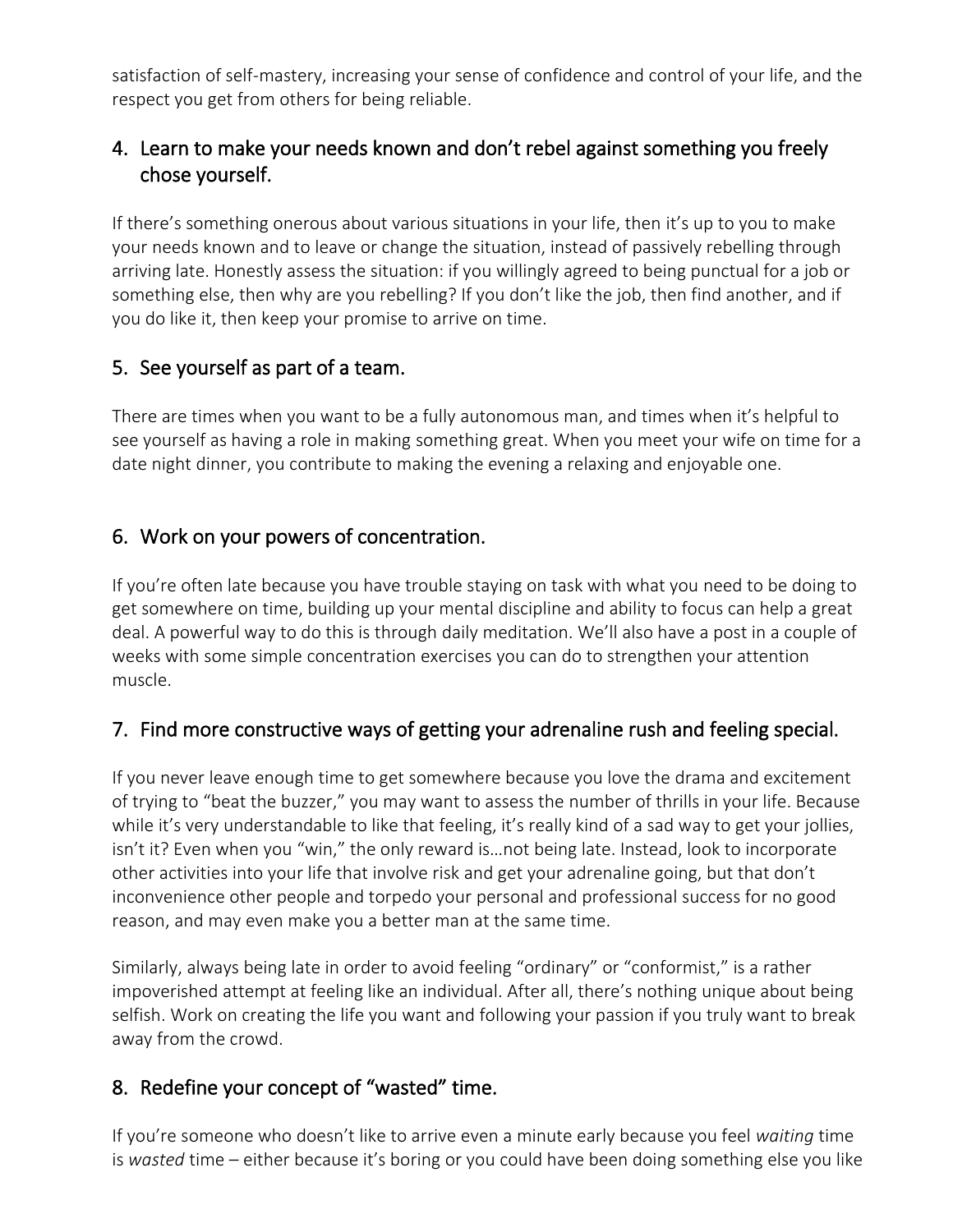– redefine wasted time as your *guilt-free, luxury time.* In our madcap lives, it's hard to break off from work-related tasks, and just do something totally unnecessary, or something pleasurable and enjoyable that is work-related or tied to backburner goals that you can never seem to find time for. Whenever you're early and waiting for someone, let that be the time to do those things. Read a book or magazine. Play Angry Birds. Jot down some figures. Contemplate an idea. Relax and just think. Waiting time may become something you truly look forward to – the new benefit to replace the old one you got from running late. You may even come to find yourself disappointed when you don't get to wait!

In order for this tactic to work, you should always bring a book, pen, or notebook with you, so you can bust them out during your guilt-free enjoyment time. Of course, your phone does most of these functions too, and you'll probably have it with you most of the time.

#### 9. Always shoot to arrive 15 minutes early.

There's an old expression that if you're on time, you're late. The rule of men like Vince Lombardi and Horatio Nelson was to always aim to arrive 15 minutes early. Half the time, you'll run into unexpected trouble  $-$  traffic, difficulty finding the building or a parking space  $-$  and end up right on time anyway. And the other half of the time, when you do arrive 15 minutes early, you'll have a quarter of an hour to do something enjoyable or to get extra prepared for the meeting or interview.

Now it's important to note that there are times when you do not want to be early and may even wish to arrive a little late.

For example, when picking up a date, aim to arrive right on time or a minute or two after; your date may plan on using every minute up until you said you'd be there to get ready, and you don't want to make her awkwardly answer the door in her bathrobe. And when it comes to things like dinner parties, people are generally expected to be a tad late; it gives the hostess a little extra time to finish up her preparations. I saw some comments in [Monday'](https://www.artofmanliness.com/articles/importance-of-punctuality/)s post to the effect that you should arrive to a dinner party 15 minutes late, but personally I think that's too much; 5-10 is appropriate. After ten minutes a hostess will begin to wonder where you are, and if the hostess' food was done when the scheduled time arrived, the fact that it has been cooling for 15 minutes will begin to worry her.

Basically, the rule to follow here is that *if arriving early will cause others to feel awkward and/or force them to turn their attention to entertaining you when they have other preparations to make*, arrive on time or a little after.

#### 10.Correct your magical thinking and misperceptions about time.

As we mentioned above, oftentimes those who struggle with being late feel that time moves slower than it does, or that they can get done more in a period of time then they realistically can. If you fall into this category, here are some ways you can train your mind to think more accurately about time: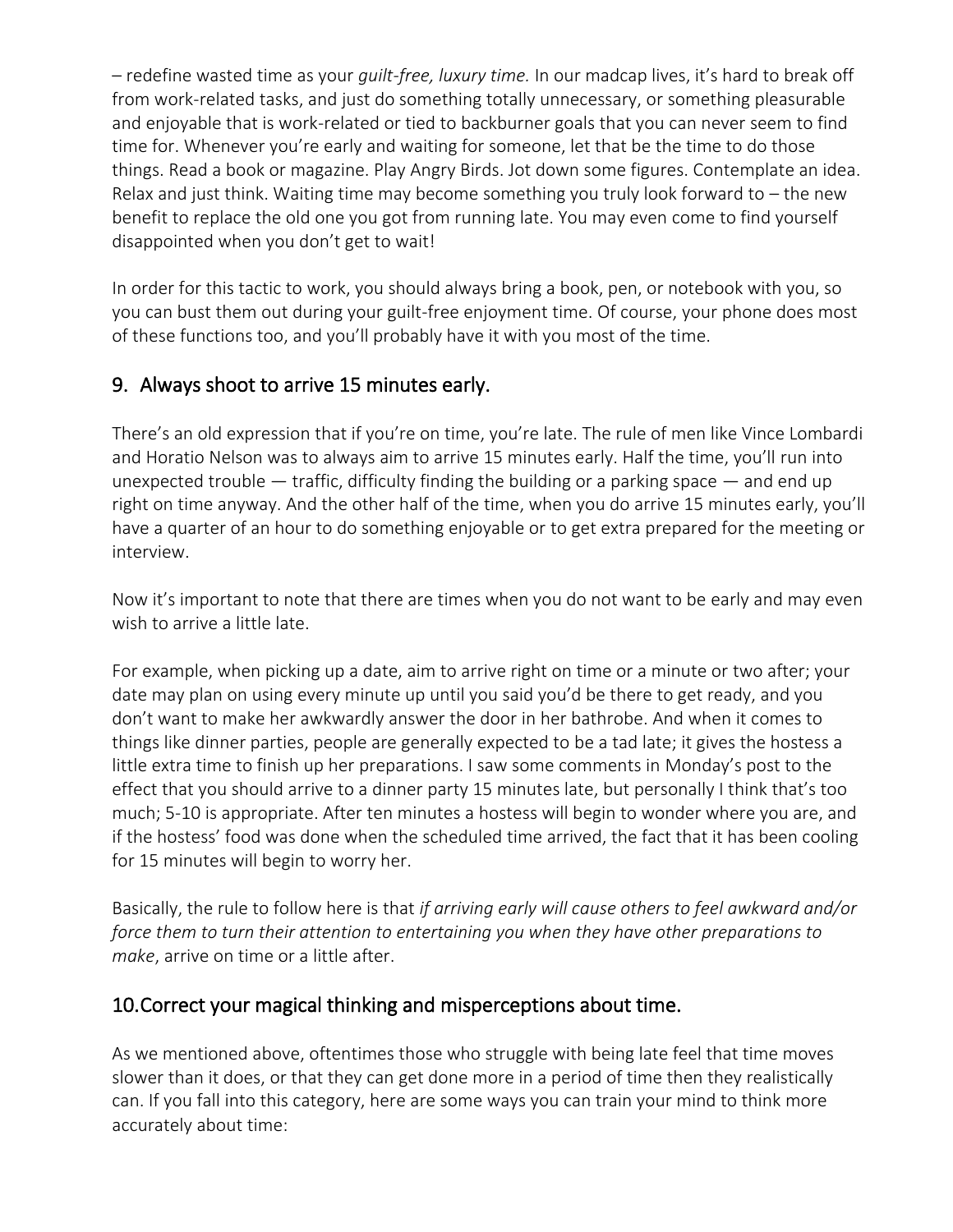## Make a chart of how long you think many of your daily tasks take you.

Write down things like:

- Get ready in morning: 20 minutes
- Eat breakfast: 15 minutes
- **•** Drive to work: 9 minutes
- **•** Drive from work to gym: 15 minutes
- Workout at gym: 45 minutes

After you make your list, get a timer (or timer watch) and a notebook and carry both around with you during the day. Write down how long each activity actually takes. Do this for a full week – any one day could be an anomaly. At the end of the week, compare your estimations of how long your daily activities take with how long they *actually* took. Average the actual times for each task together, and then, moving forward, allot yourself that amount of time each day to complete the task. Remember, if you end up with extra time, you can use that time to do something enjoyable. You should post a chart of how long your daily activities take in a place where you can see it often. These realistic times will come to replace the inaccurate, idealized times that were stuck in your head.

#### 1.Organize your time with a daily planner.

When your plans for the day are vague and fuzzy, you end up spending too little time on some things and too much on others, and inevitably struggle to catch up and get things done on schedule. Instead, plan out what you're going to do each hour of the day, and how long you plan to spend on each task.

#### 2.Use a timer to stay on track.

Set [a countdown timer, with a large display](https://www.amazon.com/CDN-TM15t-Design-TM15-Extra/dp/B0000W4MYI/ref=pd_sim_sbs_indust_1) you can read from across the room, with how long you want to spend on each activity; this will help keep you on track. If it has a feature where it gives you a five minute/one minute warning, all the better. If you're often late because you're prone to distraction, look for [a timer that beeps at intervals as well;](https://www.amazon.com/gp/product/B001EUB6OE/ref=as_li_ss_tl?ie=UTF8&tag=stucosuccess-20&linkCode=as2&camp=1789&creative=390957&creativeASIN=B001EUB6OE) when you hear the beep, take a moment to assess whether you're on track with what you're supposed to be doing or have drifted off.

#### 3.Keep a clock in every room, even in the shower.

A clock will keep you situated with where you are in time. However, I don't recommend the common tactic of setting your clock slightly ahead, on the theory that it will spur you into greater urgency. Your mind will simply begin to accommodate the extra time into its calculations, and you'll be just as late as you were before.